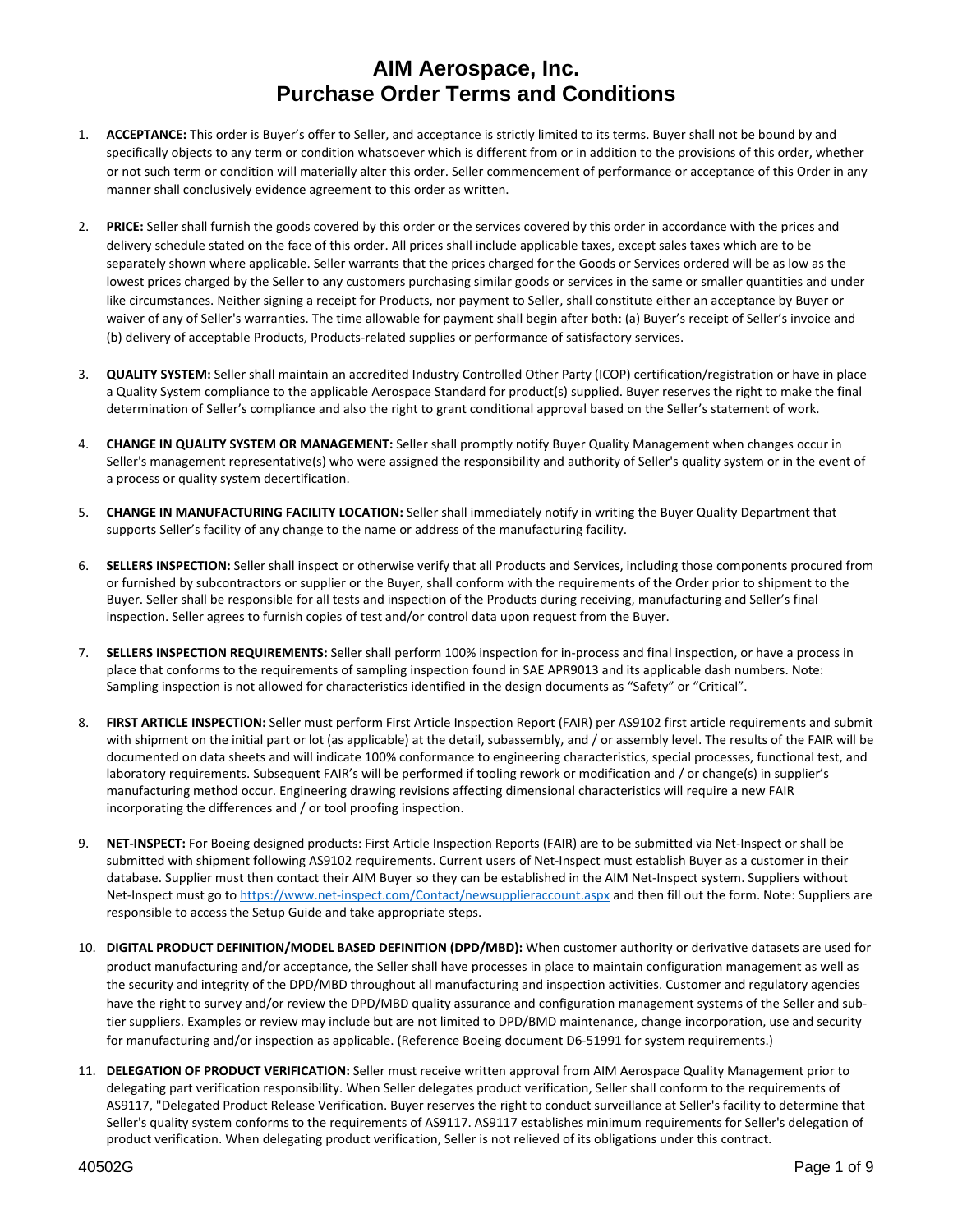- 12. **REFUSAL OF ACCEPTANCE/REJECTION/REVOCATION:** If the Goods are defective or otherwise not in conformity with the requirements of this order, Buyer may also reject, refuse acceptance or revoke acceptance of any or all of the Products which are not strictly in conformance with all of the requirements of this Purchase Order and shall notify Seller of such rejection in a timely manner. At Buyer's election and at Seller's risk and expense, all such Products will be returned to Seller for immediate (at Buyer's election) refund, repair, replacement or other correction and redelivery to Buyer. Buyer may **(a)** hold or retain such Products, without permitting any repair, replacement or other correction by Seller; **(b)** hold or retain such Products for repair by Seller as Buyer may require; **(c)** hold such Products until Seller has delivered conforming replacements for such Products; **(d)** hold such Products until conforming replacements are obtained from a third party; **(e)** return such Products with instruction to Seller as to whether the Products shall be repaired or replaced and as to the manner of redelivery; or **(f)** terminate this order for cause as provided in Section 35(b) hereof. All repair, replacement and other correction and redelivery shall be completed within such time as Buyer may require. All costs and expenses (to include Freight) and loss of value incurred as a result of or in connection with nonconformance and repair, replacement or other correction may be recovered from Seller by equitable price reduction, set‐off or credit against any amounts which may be owed to Seller under this Purchase Order or otherwise. Rights granted to Buyer under this Section 13 are in addition to any other rights or remedies provided elsewhere in this order or in law.
- 13. **REQUESTS FOR MRB DISPOSITIONS:** Seller is not authorized to disposition nonconforming products. Requests for Buyer MRB dispositions (Use as is, Repair) shall be submitted to the Buyer Quality Department.
- 14. **VERIFCATION OF CORRECTIVE ACTION:** When Buyer notifies Seller of a detected nonconformance, Seller shall immediately take action to eliminate the nonconformance on all products in Seller's control. Seller shall also maintain on file verification that root cause corrective action has occurred and has resolved the subject condition.
- 15. **NOTICE OF ESCAPEMENT:** The Seller shall provide written notification to Buyer within one business day after a nonconformance is determined, or suspected, to exist on product already delivered to Buyer under any Buyer Purchase Order, with the following information provided to Buyer: **(a)** Affected process or part number and name; **(b)** Description of the problem (i.e., what it is and what it should be); **(c)** Quantity and dates delivered; and **(d)** Suspect/affected serial number(s) or date codes, when applicable. If the nonconformity has been identified by Buyer and communicated to the Seller using a nonconformance record, or other equivalent means, requesting a corrective action response, the Seller shall notify the Buyer if additional product has been found to be so affected.
- 16. **RIGHT OF ENTRY:** The Buyer and/or regulatory agencies reserve the right of entry to monitor applicable records, goods and processes intended for sale to Buyer.
- 17. **GOVERNMENT SURVEILLANCE:** During performance on this contract, Seller's quality program or inspection system and manufacturing processes may be subject to review, verification, and analysis by authorized Government Representatives. Government inspection or release of product is required only if Seller is notified. A copy of the Buyer's Purchase Order will be furnished to the Government representative, upon request.
- 18. **REGULATORY APPROVALS:** For aircraft regulated by Civil Aviation Authorities, regulatory approval may be required for Seller to make direct sales (does not include "direct ship" sale authorized by AIM Aerospace) of modification or replacement parts to owners/operators of type‐certificated aircraft. Regulatory approval, such as FAA Parts Manufacturer Approval (PMA), is granted by Civil Aviation Authorities. Seller agrees not to engage in any such direct sales of Products or Services under this Agreement without appropriate regulatory approval.
- 19. **QUALITY ASSURANCE RECORDS:** Seller will retain manufacturing planning, all certifications, and test reports required to assure that commodity conforms to the contractual and technical requirements for the Purchase Order for a minimum of the calendar year plus ten (10) years from the date of shipment under each applicable order for all product/part numbers. At the expiration of such period set forth above and prior to any disposal of records, seller will notify Buyer of records to be disposed of and Buyer reserves the right to request delivery of such records. In the event Buyer chooses to exercise this right, Seller shall promptly deliver such records to Buyer at no additional costs on media agreed to by both parties. Buyer requires that the provisions/requirements set forth above be included in Sellers direct supply contracts related to the Products/Part Numbers.
- 20. **APPROVED PROCESS REQUIREMENTS:** A legible and reproducible copy of special process certifications (i.e. testing, heat treat, non‐ destructive testing, etc.) will accompany each shipment of material, parts, or assemblies. Special processes will be performed by customer (process specification owner) approved sources.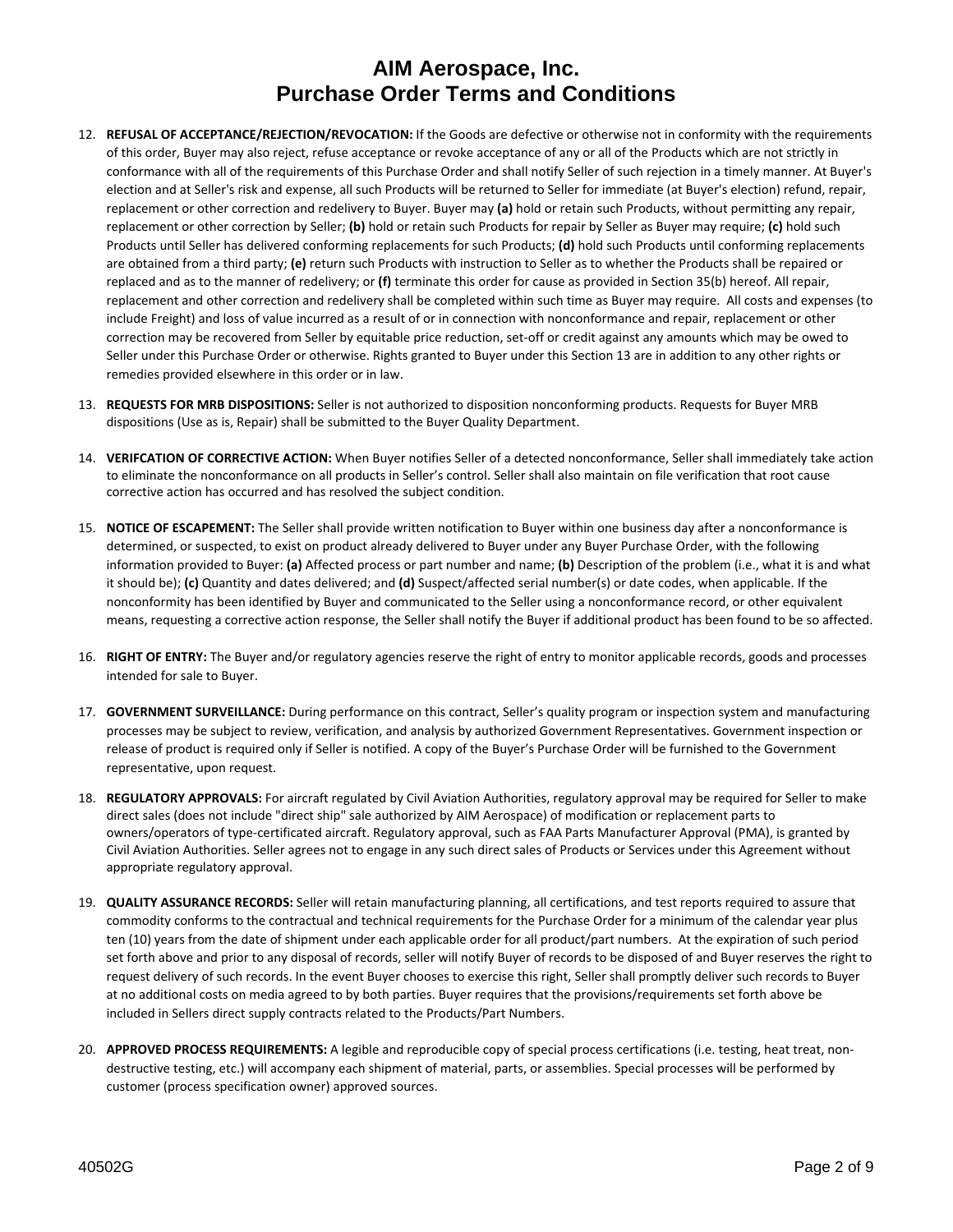- 21. SUBCONTRACTS: Seller shall obtain Buyer's prior written consent before issuing any next-tier subcontract under this agreement, with the exception of special processing used in completing the production of contracted part, assembly or component. Only design authority approved sources may be used.
- 22. **WORK TRANSFER:** (As defined in AS9100D, 8.1…Note: For the control of work transfer from the organization to an external provider, or from an external provider to another external provider,…..) Non‐US Country: Seller shall not relocate or subcontract to a non‐US country (e.g. US to Non‐US, Non‐US to Non‐US) any contracted part, assembly or component(s) thereof without written notification to and acknowledgment from the Buyer. US Country: Seller shall not relocate or subcontract to a US country (e.g. US to US, Non‐US to US) any contracted part, assembly or component(s) thereof, that includes Category 1 and/or 2 parts as listed and/or acknowledgement from the Buyer. Note: See the FAA's website, www.faa.gov, for Category Parts List. Notifications shall be prior to the manufacturing start date of the first part associated with the work transfer.
- 23. **COUNTERFEIT PARTS:** Sellershall not deliver Counterfeit Parts or Work to AIM Aerospace under this purchase agreement. The requirements of SAE AS5553 and SAE AS6174 shall be in force as applicable. As used in this purchase agreement Counterfeit Parts or Work shall be defined as parts or work that, at any level to the lowest level of assembly or manufacture have not been designed and/or produced under an approved system of manufacture and/or that do not conform to prescribed manufacturing and quality standards. Thisterm shall also include otherwise appropriately approved parts or work that have reached their design‐limit lifetime, have been altered in a fashion not approved, or have been repaired, salvaged or harvested without proper disclosure of such nature. In the event that parts or work delivered under this purchase agreement constitute or include Counterfeit Parts or Work Seller shall, at its sole expense promptly replace such Counterfeit Parts or Work with parts or work conforming to the requirements of this purchase agreement. Notwithstanding any other provisions in this or other agreements Seller shall be liable for all costsrelated to removal and replacement of Counterfeit Parts and Work including without limitation AIM Aerospace costs of identifying, removing, exchanging, and replacing (together with any re‐testing or calibrating necessitated by replacing) such Counterfeit Parts or Work. The remedies contained herein are in addition to any other remediesthat AIM Aerospace may have at law or equity.
- 24. **MATERIALS:** If Buyer furnishes any material (such as extrusions, fasteners, bearings, bushings, etc.) for fabrication hereunder Seller agrees **(a)** not to substitute any other material in such fabrication without Buyers written consent; **(b)** title to such materials shall not be affected by incorporation in or attachment to any other property; and **(c)** all such material (except that which becomes normal industrial waste or is replaced at the sellers expense) will be returned in the form of products or unused material to Buyer. In addition, Seller shall inspect any Buyer furnished material and shall have the right to reject any nonconforming material, but in the event of losses or attrition thereafter, Seller shall be responsible for replacing such material at Sellers expense. Inaccuracies, out of tolerance conditions or inadequacies in quantity of materials accepted by the Seller shall not excuse performance in strict accordance with the applicable specifications and/or drawings. Parts or assemblies manufactured from Buyer furnished materials will be accompanied by a reproducible copy of a certification stating that parts and/or assemblies were produced from AIM Aerospace furnished material. Certification will be identified with the part number and Seller's lot number, material manufacturer's name and material certification number if drop shipped from material manufacturer to Seller, or AIM Aerospace Packing Slip number if shipped from AIM Aerospace.
- 25. **CHANGES TO MATERIALS AND/OR PROCESSES:** Seller agrees not to make any change in materials, processes or design details of parts supplied after qualification or approval without written approval from Buyer. This shall include changes in materials, process or design details by subcontractors. In addition to these changes, changes which would affect the part or any component thereof with regard to **(a)** part number identification, **(b)** physical or functional interchangeability, and **(c)** repair and overhaul procedures and processes and material changes which affect these procedures without prior written approval of Buyer is prohibited. If such approval is granted, all part numbers and the originals of all drawings or data shall be revised and provided to Buyer accordingly. Seller will ensure subcontracts include the above requirements for supplier part numbered items, whether such equipment is supplied to Seller as an end item or as a component part of an end item.
- 26. **CONFLICT MATERIALS:** By accepting these terms and conditions, Seller agrees to timely respond, to the best of its knowledge and belief following a reasonable country of origin due diligence inquiry in accordance with the framework in the OECD Due Diligence Guidance for Responsible Supply Chains of Minerals from Conflict‐Affected and High‐Risk Areas or other prevailing industry standard, to any request by, or on behalf of, Buyer, for information on the origin, source and chain of custody information of 3TG (tin, tantalum, tungsten, and gold) minerals necessary to the functionality or production of a product manufactured by you or supplied by you to Buyer. Further, Seller agrees to provide Buyer timely notice when Seller becomes aware that any 3TG in a product or component it supplies to Buyer finances or benefits armed groups in the Democratic Republic of Congo or an adjoining country. In addition, you understand and acknowledge that any information you provide in this regard may be used by Buyer to comply with its reporting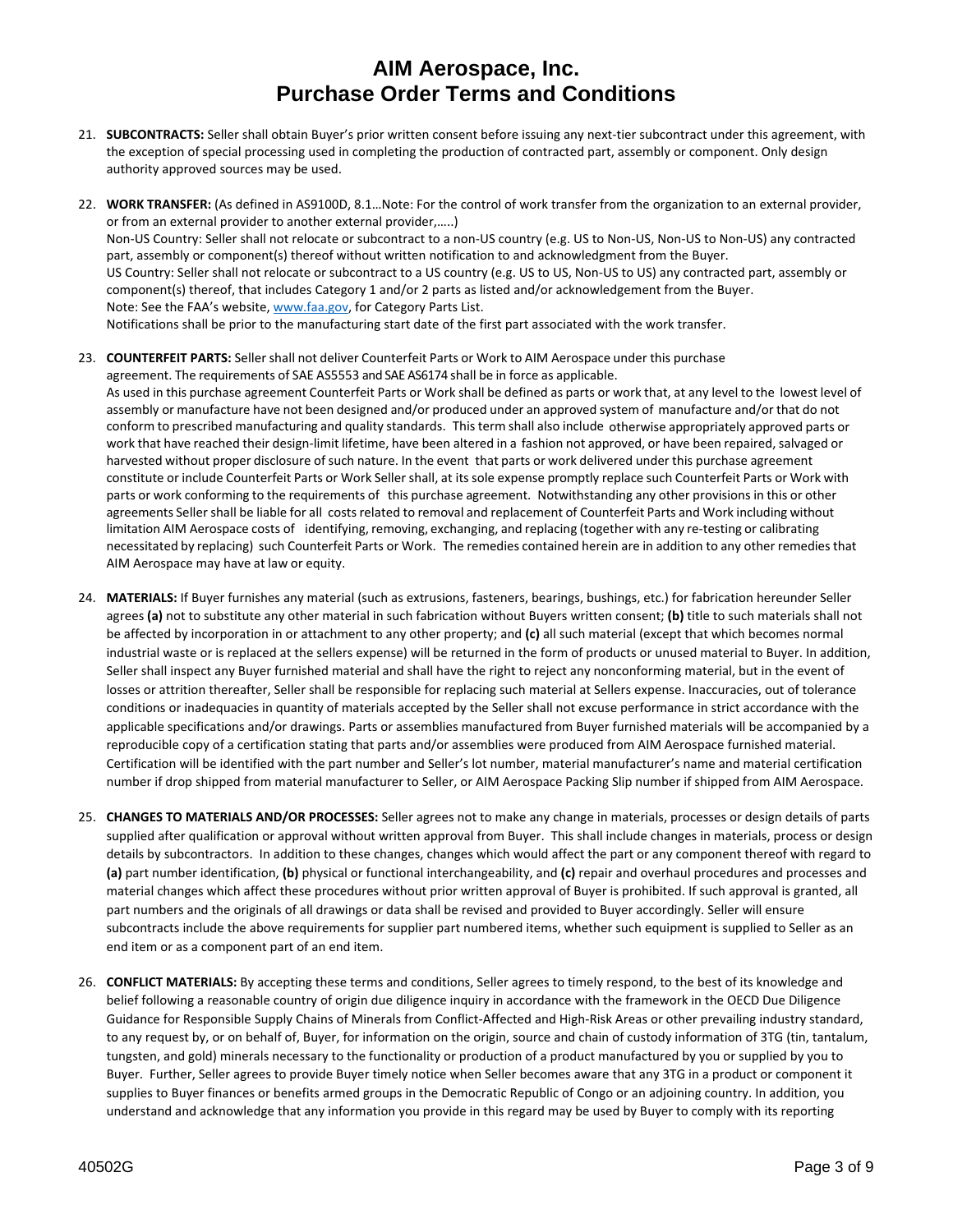obligations under the Rule 13p‐1 of the Securities and Exchange Act of 1934, as amended and the Dodd‐Frank Wall Street Reform and Consumer Protection Act, including filing a Form SD and Conflict Minerals Report with the U.S. Securities and Exchange Commission.

- 27. **HAZARDOUS MATERIAL:** Where applicable all materials required by this purchase order shall meet applicable OSHA requirements as specified in 29 CFR 1910.1200 including providing complete and accurate material safety data sheets (MSDS's). Additionally, MSDS's shall identity chemicals by their chemical abstract system (CAS) numbers.
- 28. **SHELF LIFE AND TEMPERATURE SENSITIVE MATERIALS:** The Seller will identify all materials and articles, which have definite characteristics of quality degradation with age or environment. Seller will affix this information directly on the material container or article. This identification will indicate the date useful life was initiated and the date or cycle at which the useful life will be expended. When environment is a factor in determining useful life, the identification will include the storage conditions (i.e. temperature, humidity, etc.) required to achieve the stated life. Unless otherwise directed by the Purchase Order, a minimum of 75% of the applicable material / article shelf life will remain upon receipt by the Buyer or the material is subject to rejection and return to Seller.
- 29. **TRACEABILITY/LOT AND BATCH CONTROL:** Seller will maintain lot and batch control of raw materials and detail parts to purchased items through the use of lot, batch, serial number, or date of manufacture, as applicable for all items in the shipment.
- 30. **MATERIAL TEST REPORTS:** A legible and reproducible copy of material test reports will accompany each shipment. Test reports will be identified with specification number and heat and/or cure lot number. Chemical and physical test reports will include actual numerical values for each property tested in accordance with the applicable specification. When more than one specimen is required, test results of each is required on the report. Specification and revision will be shown on each test report furnished.
- 31. **FOREIGN OBJECT DAMAGE (FOD) CONTROL:** Buyer shall maintain a FOD control program aligned to National Aerospace Standard NAS‐412, Foreign Object Damage/Foreign Object Debris (FOD) prevention.
- 32. **TOOLS:** If Buyer furnishes Seller equipment (such as special dies, molds, jigs, tools, test equipment, masks, etc.) or pays for such equipment, title thereto shall remain or vest in Buyer, and Seller shall identify, maintain and preserve such equipment and shall dispose of it in accordance with Buyer's direction. Unless otherwise authorized in writing by Buyer, Seller shall use such equipment solely in the performance of purchase orders for Buyer. Seller shall be responsible for any loss, damage, or destruction to such equipment, but Seller shall not include any insurance cost therefore or cost to store in the prices charged under this order. Buyer also reserves the right to request and receive list of buyers' owned tools in supplier's possession and to audit said list against actual tools at supplier's facility. Buyer reserves the right, at its sole discretion, to remove any Buyer owned tooling, if Buyer feels work is in jeopardy.
- 33. **IDENTIFICATION:** Parts, assemblies and components will be identified per the engineering drawing and applicable specification. When identification is not specified on the engineering drawing, the product will be identified with the part number specified on the Purchase Order. When items are too small to be easily identified, parts may be bagged or tagged, with the proper identification indicated on the bag or tag. Raw material procured to Federal, Military, Aerospace or other specifications will be marked per the identification specification, which is referenced in the controlling specification.
- 34. **PACKING AND SHIPPING:** Seller shall prepare and pack the Products to prevent damage and deterioration in accordance with good commercial practices to obtain lowest shipping rates and in accordance with all applicable federal, state and local packaging and transportation laws and regulations. Charges for preparation, packing, etc. are included in the price, unless separately specified in the Purchase Order. Packing slips must accompany all shipments. The following data should appear on all packing sheets: (a) Seller's name and address; (b) AIM purchase order (PO); (c) part number shown on the PO; (d) unit nomenclature; (e) quantity shipped; (f) unit of measure on PO; (g) packing sheet number; (h) rejection tag number, if applicable; (i) sold to, and/or ship to, as applicable; and (j) debit memo number, if applicable.
- 35. **SHIPMENT/DELIVERY:** Shipments or deliveries, as specified in this Purchase Order, shall be strictly in accordance with: the specified quantities, without shortage or overage in excess of agreed tolerance; the specified schedules, neither ahead nor behind schedule; and the other requirements of this Purchase Order. Seller shall promptly notify Buyer in writing of any anticipated or actual delay, the reasons therefore, and the actions being taken by Seller to overcome or minimize the delay. If requested by Buyer, Seller shall, at Seller's expense, ship via air or other fast transportation to minimize the delay to the maximum extent possible.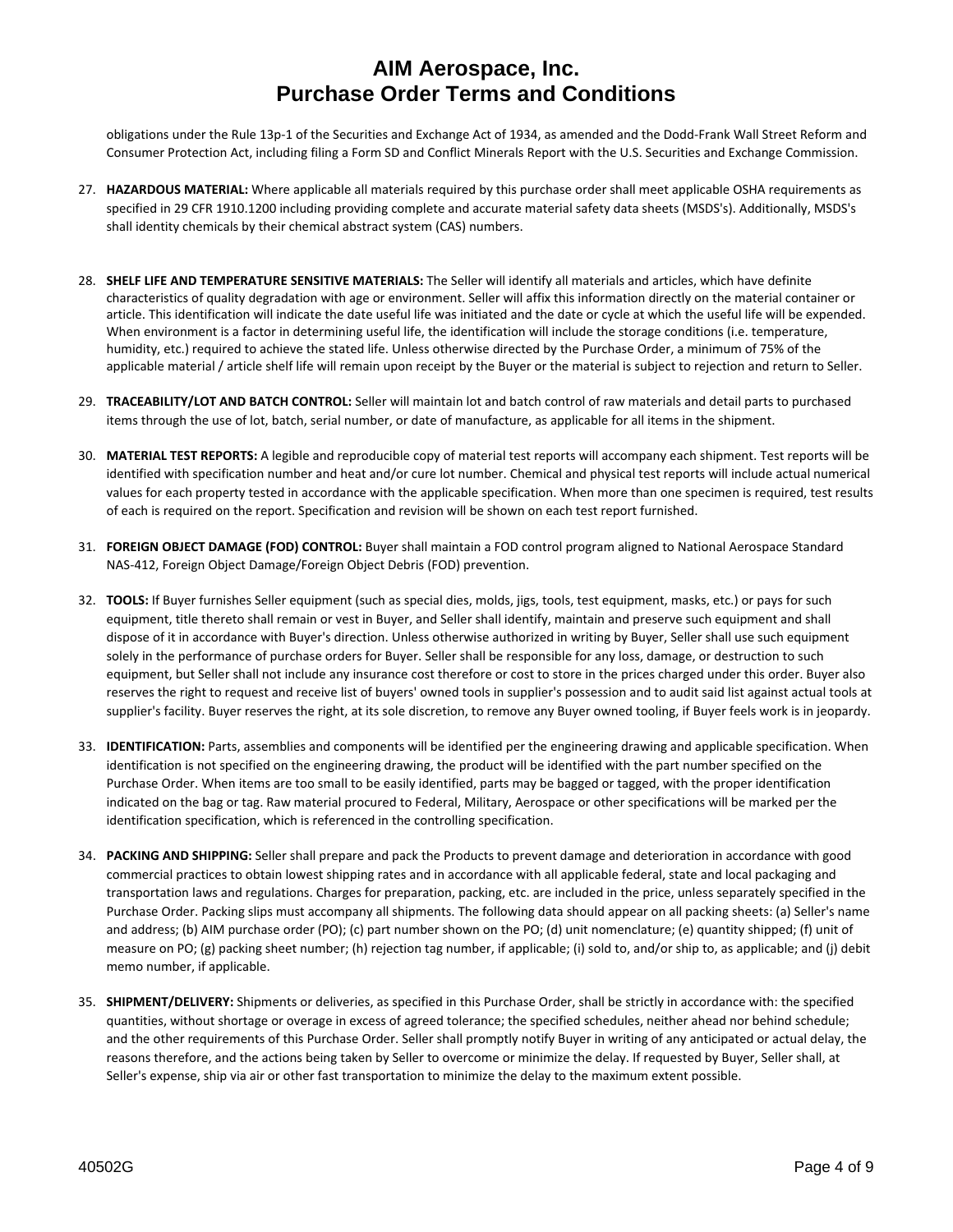- 36. **CERTIFICATE OF CONFORMANCE:** The Seller shall include with each shipment, one legible copy of a certificate statement which confirms to the Seller's compliance with all requirements of the purchase order. The certificate of conformance shall be signed by a responsible quality representative of the Seller. The required statement shall constitute certification by the Seller that the articles are in full compliance with all purchase order requirements and that the Seller holds available for review documented evidence of such compliance. At a minimum, the Certificate of Conformance shall contain the following information: **(a)** the Buyer purchase order number; **(b)** Part number, part description; **(c)** Sellers shipping document number; **(d)** Quantity of articles; **(e)** Serial number or lot number of articles when applicable; **(f)** The certificate of conformance statement.
- 37. **Certificate of Conformance for Boeing Designed Parts / or Materials:** Unless explicit contractual direction is given to the contrary, no articles that are based on Boeing design, parts and/or materials (or constituent parts thereof) ordered by AIM Aerospace, Inc. (AIM) shall contain any Federal Aviation Administration‐ Parts Manufacturer Approval (FAA‐PMA) markings and the accompanying paperwork (e.g., packages, shippers, etc.) shall not contain any FAA‐PMA markings.

THE SELLER WILL PLACE THE FOLLOWING STATEMENT ON THE SHIPPING DOCUMENTATION OF ALL SHIPMENTS TO AIM:

"Seller hereby acknowledges that the parts and/or materials being shipped under this order are intended for use under Boeing's Federal Aviation Administration (FAA) issued Production Certificate 700 and no articles (or constituent parts thereof) or the accompanying paperwork (e.g., packages, shippers, etc.) contain any Federal Aviation Administration‐ Parts Manufacturer Approval (FAA‐PMA) markings."

APPLICATION NOTE FOR SUPPLIER: THE PREFERRED LOCATION FOR THE STATEMENT IS ON THE SHIPPING DOCUMENT, NEXT TO, OR FOLLOWING, THE CERTIFICATE OF CONFORMANCE (C of C). THE STATEMENT MAY BE PRINTED, STAMPED OR ATTACHED AS A LABEL OR STICKER TO THE SHIPPING DOCUMENTATION. IT IS ALLOWABLE TO REPLACE "Seller" WITH THE COMPANY NAME OR "WE". AIM requires that the provisions/requirements set forth above, as determined by the Seller to be applicable, be included in Seller's direct supply contracts as well as the obligation that they be flowed to the sub-tier supply chain. For purposes of this note, Supply Chain shall mean Seller's complete network of material, equipment, information, and services integrated into products and services. It focuses on direct and all lower‐tier suppliers.

- 38. **F.O.B. TITLE AND RISK OF LOSS:** Unless otherwise specified on the face of this order, the FOB point shall be Buyer's location designated on the Purchase Order. If transportation is FOB Seller's location, Seller shall bear all risk of loss or damage to the Goods, and title shall not shift to Buyer until delivery of the Goods to the carrier. If transportation is FOB to Buyer's location, Seller shall bear all risk of loss or damage to the Goods, and title shall not transfer to Buyer, until delivery of the Goods to Buyer's location.
- 39. **EXPORT/IMPORTCONTROL**: If Seller is a U.S. company that engages in the business of either manufacturing or exporting defense articles or finishing defense services, the Seller hereby certifies that it has registered with the US Department of State Directorate of Defense Trade Controls and understands its obligations to comply with International Traffic in Arms Regulations (ITAR) and the Export Administration Regulations (EAR).

#### *40. IMPORT OF BOEING PARTS:*

THIS ORDER IS SUBJECT TO FORM X32411, COMMERCIAL INVOICE REQUIREMENTS FOR IMPORT INTO THE UNITED STATES. A COPY OF THIS FORM CAN BE OBTAINED AT THE FOLLOWING URL ADDRESS (WHEN ENTERING THE URL PLEASE DO SO IN LOWER CASE *LETTERS ONLY):* 

*http://www.boeingsuppliers.com/X32411English.pdf*

The URL above provides a detailed description of the 31 unique Commercial Invoice data elements that must be included on every *Commercial Invoice.*

*In addition, the following provisions shall apply relating to Country of Origin marking, notwithstanding language to the contrary in the applicable contract:* 

Requirement: Every article of foreign origin imported into the United States shall be marked with the country of origin in accordance with U.S. Customs regulations 19CFR134. Since all Boeing imported parts are subject to delivery to the ultimate consumer, in accordance with 19CFR134, Boeing requires marking of all foreign origin imported parts. Very limited exceptions are allowed in accordance with Customs regulations (see below). For any other exceptions, non-US suppliers must submit exception requests to the appropriate Boeing procurement agent prior to shipment, who will then forward to Global Trade Controls (GTC) Import for approval. Rubber stamp and other surface marking methods, including inks, paints, and coatings, shall be used in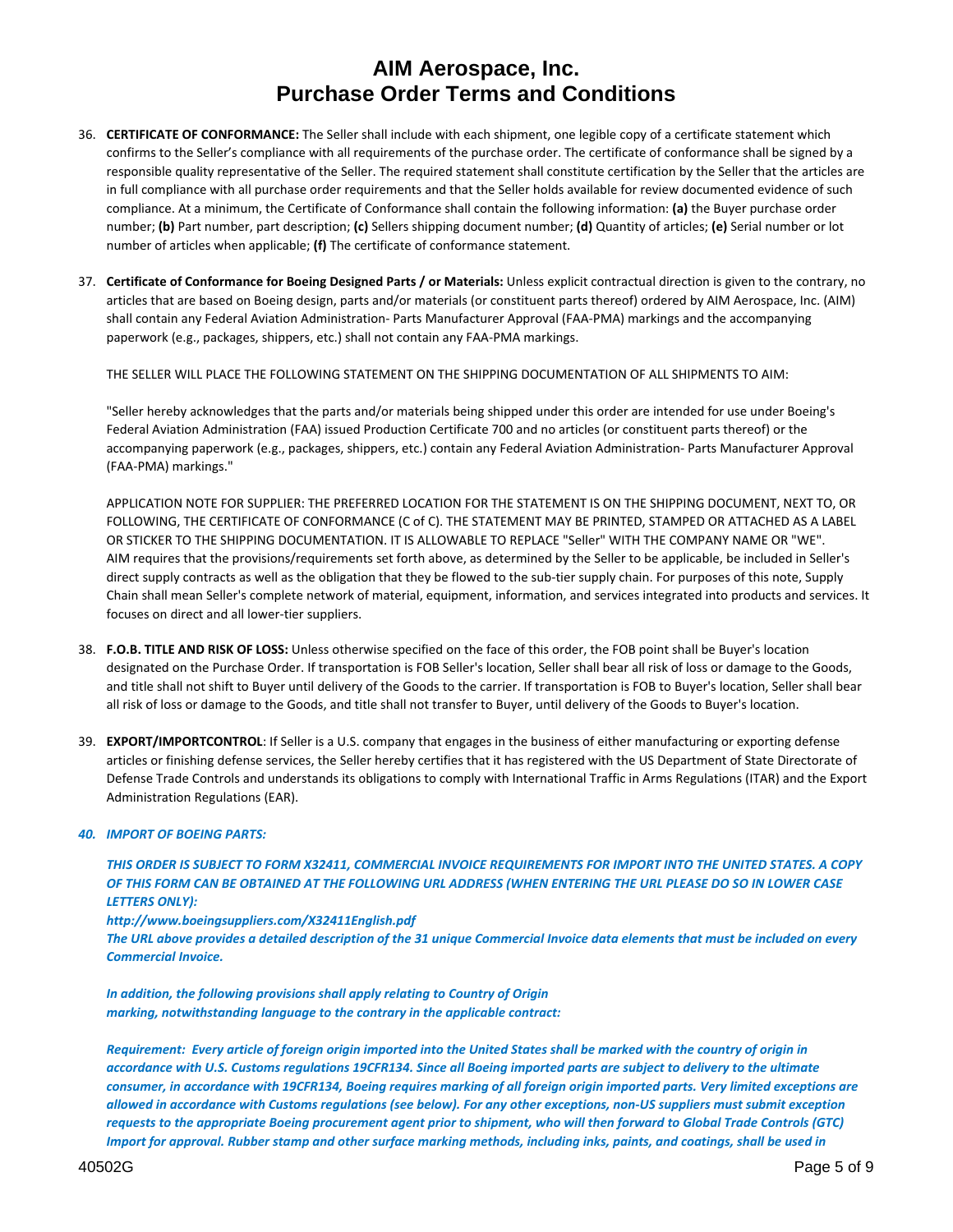accordance with this specification. Intrusive methods are not authorized. Location and part mark method shall be consistent with *drawing part mark requirements, if applicable. The marking shall consist of the following, as applicable:* a. Country of Origin - The English language name of the country in which the imported article was manufactured. *b.The marking must be conspicuous, legible, and permanent.*

c. The wording need only consist of the English language name of the country of origin such as FRANCE, CHINA, or JAPAN, unless there is also wording on the container, unit, etc. that makes reference to United States, U.S.A., and/or America. If such references are present, the country of origin marking must be a phrase such as "Made in China", "Assembled in France", "Product of Japan", placed in close proximity to the wording that makes reference to the U.S.A, and be in at least comparable size. d. Abbreviations which unmistakably indicate the name of a country, such as "Gt. Britain" or "UK" for "Great Britain" are acceptable. Variant spellings which clearly indicate the English name of the country of origin, such as "Brasil" for "Brazil" and *"Italie" for "Italy" are acceptable.*

Exceptions: The following items are not required to be marked with the Country of Origin, but the Country of Origin shall be marked *on the packaging/container which ordinarily reaches the ultimate purchaser (CFR 134.22):*

*1. Articles that are incapable of being marked, 19 CFR 134.32 (a):*

*2. Articles that cannot be marked without damage to the article, 19 CFR 134.32 (b)*

*3. Products of the United States, 19 CFR 134.32 (m)*

*4. Articles cited on the J‐list, 19 CFR 134.33*

#### Boeing requires that the provisions/requirements set forth above be included in Sellers direct supply contracts as well as the obligation that they be flowed to the sub-tier supply chain, when shipping to Boeing in the United States.

- 41. **BILLING:** A separate, itemized invoice shall be rendered in duplicate to the address shown on the face of the Purchase Order to the attention of the Accounts Payable Department. The invoice should contain the Purchase Order number, a description of Products supplies/services furnished, quantity, unit price(s) and total price. Buyer may set off any amount owed by Seller or any of its affiliated companies to Buyer against any amount owed by Buyer to Seller under this Purchase Order. All original invoices are to be mailed and not shipped with products. A valid purchase order number and pack slip number must appear on the invoices. Payment of any invoice may be delayed pending correction of any errors or omissions.
- 42. **CONFIDENTIAL OR PROPRIETARY INFORMATION AND PROPERTY: (a)** Seller shall keep confidential and otherwise protect from disclosure all information and property obtained any event upon the completion, termination or cancellation of this Order, Seller shall return all such information and property to Buyer or make such other disposition thereof as is directed by Buyer. Seller shall not sell or dispose of as scrap or otherwise any completed or partially completed or defective proprietary property before receiving written authorization from Buyer and before rendering such property unsuitable for use. In all lower tier subcontracts and purchase orders issued by Seller and involving subcontractor receipt of such information or property, Seller shall provide the Buyer the same rights and protections as contained in this clause; **(b)** This section is applicable only if noted on the Purchase Order: The seller shall not release to anyone outside the Seller's organization any unclassified information, regardless of medium (e.g., film, tape, document), pertaining to any part of this contract or any program related to this contract, unless: **(i)** The buyer has given prior written approval; or **(ii)** The information is otherwise in the public domain before the date of release. Requests for approval shall identify the specific information to be released, the medium to be used, and the purpose for the release. The Seller shall submit its request to the Buyer at least 50 days before the proposed date for release. The Seller agrees to include a similar requirement in each subcontract under this contract. Subcontractors shall submit requests for authorization to release through the Seller to the buyer. (DFARS 252.204‐7000)
- 43. **LICENSE AND INTELLECTUAL PROPERTY WARRANTY:** Seller warrants that: **(a)** the Products are duly licensed products; **(b)** Seller has rights to sell the Products; **(c)** neither the Products furnished hereunder nor use thereof will infringe any United States or Foreign Letters Patent, trademark, trade secrets, copyright or other proprietary or similar rights; **(d)** Seller will at its own expense, defend any suit or claim that may arise with respect to any aforementioned infringement or allegation thereof, and **(e)** Seller will indemnify and hold Buyer, its affiliates, officers, directors, shareholders, managers, agents, employees, suppliers, subcontractors, servants, successors and assigns and its customers harmless from all costs (including, without limitation, reasonable attorneys' fees and costs), expenses, damages or liability that Buyer may incur as a result of any proceedings charging infringement of any Supplemental Type Certificate, Service Bulletin, patent, copyright or trademark by reason of sale or use of any Products supplies/services/data furnished by Seller. The foregoing warranty shall not apply to the Products to the extent such Products comply with specifications furnished to Seller by Buyer.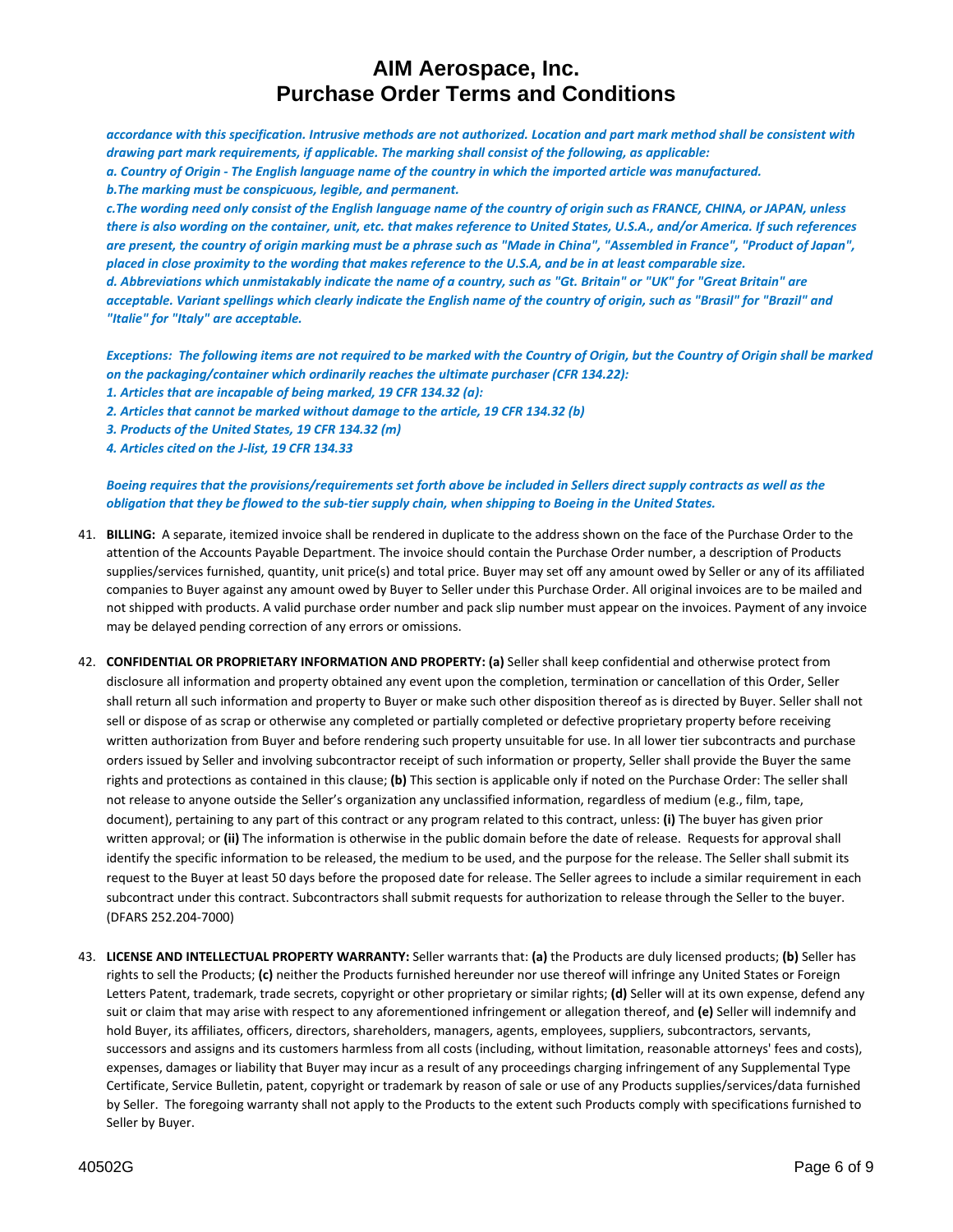- 44. **PATENTS AND COPYRIGHTS:** Seller shall defend, at its own expense, any suit or claim that may be instituted against Buyer or any customer of Buyer for alleged infringement of patents or copyrights relating to the maintenance, sale or use of the Goods, except for any such infringement resulting from Seller's compliance with detailed designs provided by Buyer, and Seller shall indemnify Buyer and its customers for all costs and damages arising out of such alleged infringement. Buyer shall have the right, at no additional charge, to use and/or reproduce the Seller's applicable literature, such as operating and maintenance manuals, technical publications, prints, drawings, training manuals, and other similar supporting documentation and sales literature. Seller shall advise Buyer of any updated information relative to the foregoing literature and documentation with timely notifications in writing.
- 45. **SECURITY INTEREST AND LIEN WAIVERS:** To the extent that Buyer pays for the Products procured herein before delivery, Buyer takes a security interest in monies paid, their proceeds, Seller's inventory and Products identified to the contract. Buyer reserves the right to file all necessary financing statements to perfect such security interests. Seller agrees to execute all in accordance with its terms, or becomes subject to bankruptcy, receivership, insolvency, or institutes or has instituted against it a proceeding for any of the foregoing, or if Seller's assets are attached or assigned to creditors, and does not cure such failure within ten (10) days after notice from the Buyer, Buyer may (in addition to any other right or remedy provided by this order or by law) terminate all or any part of this order by written notice to Seller without liability and purchase substitute goods elsewhere, and Seller shall be liable to Buyer for any excess cost to Buyer. Seller shall continue performance of this order to the extent not terminated pursuant to this Section 35(b). If this order is terminated as provided in this Section 35(b), the Buyer, in addition to any other rights provided herein, may require the Seller to transfer title and delivery to the Buyer **(i)** any completed Goods, and **(ii)** such partially completed Goods and materials, parts, tools, dies, jigs, fixtures, plans, drawings, information, and contract rights as the Seller has specifically produced or specifically acquired for the performance of this order.
- 46. **COMPLIANCE WITH LAWS:** With the acceptance of this Purchase Order, Seller warrants that the Products to be furnished hereunder have been or will be produced in compliance with all applicable federal, state and local laws, regulations and ordinances of the United States or any other sovereign or state or municipal government which may now or hereafter govern performance under this Purchase Order including, without limitation, the manufacture of the Products purchased hereunder. Seller agrees to indemnify and hold Buyer harmless against any loss or liability due to Seller's violation of or non-compliance with such laws.
- 47. **APPLICABLE LAW**: The validity, performance, and construction of this order shall be governed by the laws of the State of Washington, except that Buyer and Seller expressly agree to exclude the United Nations Convention on the International Sale of Products, 1980, and any successors thereto.
- *48.* **CODE OF CONDUCT:** Buyer is committed to conduct its business fairly, impartially, and in an ethical and proper manner. Buyer's expectation is that the Seller also will conduct its business fairly, impartially, and in an ethical and proper manner. Buyer's further expectation is that Seller will have (or will develop) and adhere to a code of ethical standards. If Seller has cause to believe that Buyer or any employee or agent of Buyer has behaved improperly or unethically under this order, Seller shall report such behavior to AIM Human Resources Department @ "rentonhr@aim-aerospace.com". Although Buyer will not use the failure to report improper or unethical behavior as a basis for claiming breach of order by Seller, Seller is encouraged to exert reasonable effort to report such behavior when warranted. Seller shall promote awareness among its employees of the importance of practicing ethical behavior, while contributing to the production of conforming product. Seller shall promote awareness among its employees of their contribution to *product safety by ensuring the product meets the design drawing, data and specification requirements.*
- 49. **ASSIGNMENT:** This Purchase Order binds and inures to the benefit of Buyer, its successors and assigns and Buyer's customers for the Products. Seller may not assign any right or interest in this Purchase Order nor delegate the performance of any of its obligations without Buyer's prior written consent.
- 50. **EXCUSABLE DELAY:** Buyer shall be excused for delay or failure to accept delivery hereunder if such delay or failure results from acts or omissions that are beyond the reasonable control and without the fault or negligence of Buyer, including without limitation, Government embargoes, blockades, seizure or freeze of assets, delays or refusals to grant an export license or the suspension or revocation thereof, or other acts of the Government, fires, floods, severe weather conditions, or any other acts of God, quarantines, labor strikes or lockouts, riots, strife, insurrection, civil disobedience, war, material shortages or delays in deliveries to Seller by third parties. Buyer shall promptly notify the Seller of any such delay or failure and the cause thereof.
- 51. **NOTICE OF LABOR DISPUTES:** Whenever an actual or potential labor dispute delays, or threatens to delay the timely performance of this order, Seller shall immediately notify Buyer in writing of all relevant information with respect to such dispute.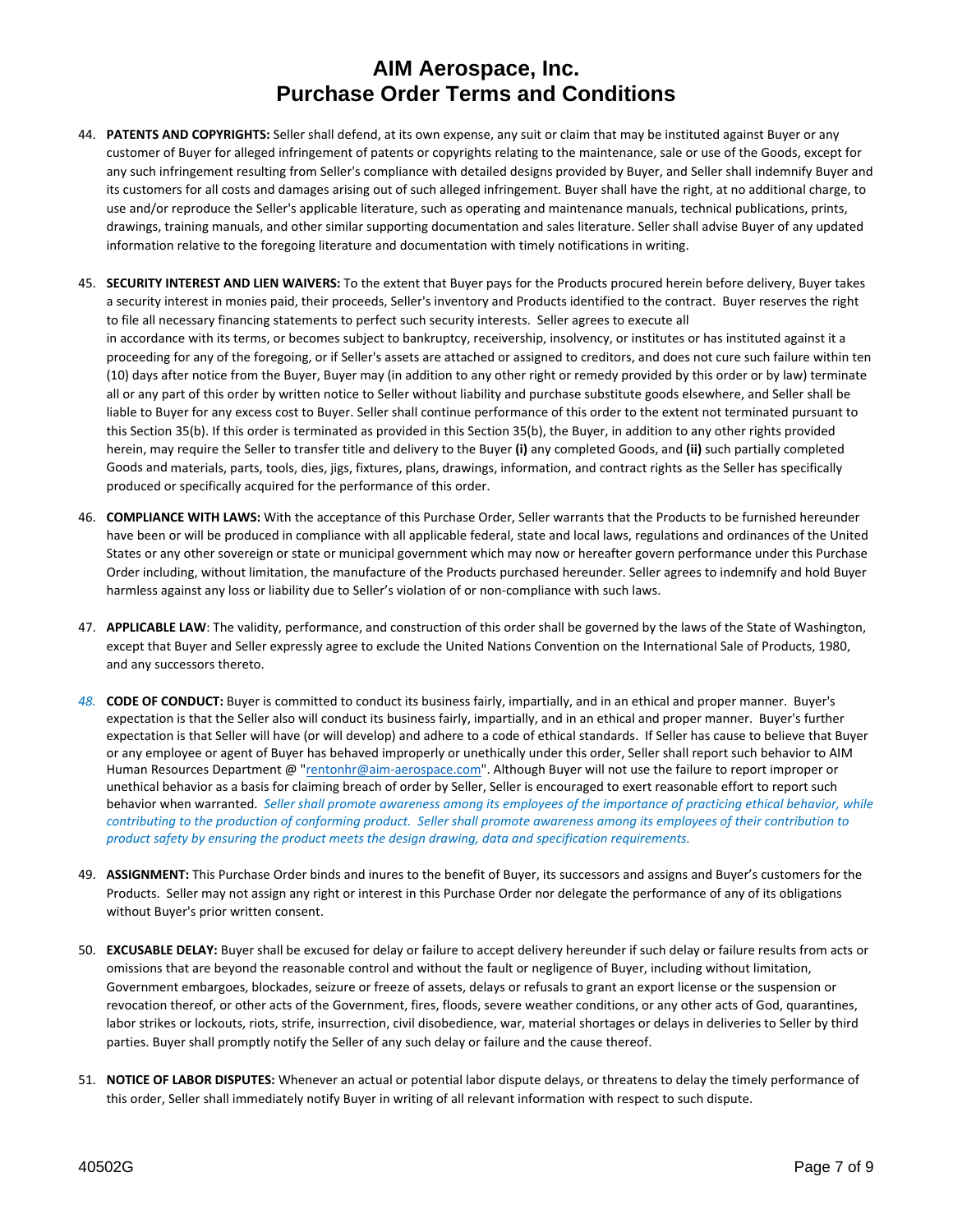- 52. **AUTHORIZED AGENT:** All Buyer's contractual directions (including, but not limited to, pricing, delivery, and configuration changes) shall be authorized in writing by Purchasing Agent only.
- 53. **CHANGES:** Buyer may at any time, by written change order, suspend performance of this order, in whole or in part, make changes in the quantities, drawings, designs, specifications, method of shipment or packing, or time or place of delivery of the Goods, reschedule the Services, or require additional or diminished Services. If any such change causes an increase or decrease in the cost of, or the time required for performance of this order, an equitable adjustment shall be made in the contract price claim for adjustment under this Section 34 and may, at Buyer's option, be deemed to be absolutely and unconditionally waived, unless asserted in writing (including the amount of the claim) and delivered to Buyer within thirty (30) days from the date of receipt by Seller of the change order. If the cost of property made obsolete or excess as a result of a change is paid by Buyer, Buyer may prescribe the manner of disposition of such property.
- 54. **TERMINATION: (a) Without Cause:** Buyer may terminate, for its convenience, all or any part of this order at any time by written notice to Seller. Upon such termination, settlement shall be made in accordance with the principles contained in Federal Acquisition Regulations (FAR) 52.249‑2 as in effect as of the date of this order, except that Seller must submit a written termination claim to Buyer within thirty (30) days after the effective date of termination, or such claim shall be absolutely and unconditionally waived. **(b) With Cause:** If Seller fails to make delivery of the Goods, or fails to perform any other provision of this order, or so fails to make progress as to endanger performance of this order settlement of final decision of any such dispute, Seller shall proceed diligently with the performance of this order in accordance with Buyer's direction.
- 55. **DISPUTES/JURISDICTION & VENUE:** Buyer and Seller shall use their best reasonable efforts to resolve any and all disputes, controversies, claims, or differences between Buyer and Seller, arising out of or relating in any way to this Contract or its performance, including, but not limited to, any questions regarding the existence, validity or termination hereof ("Disputes"), through negotiation. Only upon failure by Buyer and Seller to resolve the Dispute through such negotiation may either Party institute legal action. Any dispute arising under this order which is not disposed of by agreement of the parties shall be decided by a court proceeding. The jurisdiction and venue of any dispute shall be submitted to the King County Superior Court, State of Washington and each party submits to the jurisdiction of that court for such purpose. Any removal to Federal Court shall be to the Western District, Seattle, Washington. Pending settlement of final decision of any such dispute, Seller shall proceed diligently with the performance of this order in accordance with Buyer's direction.
- 56. **LIMITATION OF LIABILITY:** Buyer's liability to Seller hereunder shall not, under any circumstances, be greater than the total dollar amount of the purchase order indicated herein.
- 57. **WAIVER AND REMEDIES:** The failure of Buyer to insist upon the performance of any provision of this order, or to exercise any right or privilege granted to the Buyer under this order, shall not be construed as waiving such provision or any other provision of this order, and the same shall continue in full force and effect. If any provision of this order is found to be illegal or otherwise unenforceable by any court or other judicial or administrative body, the other provisions of this order shall not be affected thereby, and shall remain in full force and effect. The remedies herein provided shall be cumulative and in addition to any other remedies allowed by law or in equity. No waiver of a breach of any provision of this Purchase Order by either party shall constitute a waiver of any other breach of this Purchase Order at a future time or of any other right.
- 58. **INDEMNIFICATION:** Including when Seller is performing work at Buyer's facility, Seller assumes liability for and shall indemnify, protect, save and keep harmless and defend Buyer and its affiliates, officers, directors, shareholders, managers, agents, employees, suppliers, subcontractors, servants, successors and assigns (each an "Indemnitee") or property from any and all liabilities, obligations, losses, damages, penalties, claims, injuries, actions, suits, arbitrations, costs and expenses, including without limitation, negligence and reasonable attorneys' fees and other legal expenses in any manner arising out of or incidental to **(a)** the performance of this Purchase Order by an Indemnitee, unless such loss, damage, cost expense or injury results solely from the negligence of Buyer and **(b)** any misrepresentation, breach, nonperformance, or nonfulfillment of any warranty or other undertaking on the part of Seller hereunder or under any other purchase order. In the event of litigation between parties to enforce rights under this paragraph, reasonable attorney fees shall be allowed to the prevailing party.
- 59. **ANTI**‑**KICKBACK:** Seller warrants that it is in full compliance with the provisions of the Anti‑Kickback Act of 1986, 41 U.S.C. 51‑58 and shall indemnity, protect, defend and hold Buyer harmless from any liabilities or monetary loss Buyer may suffer as a result from failure of such compliance by Seller.